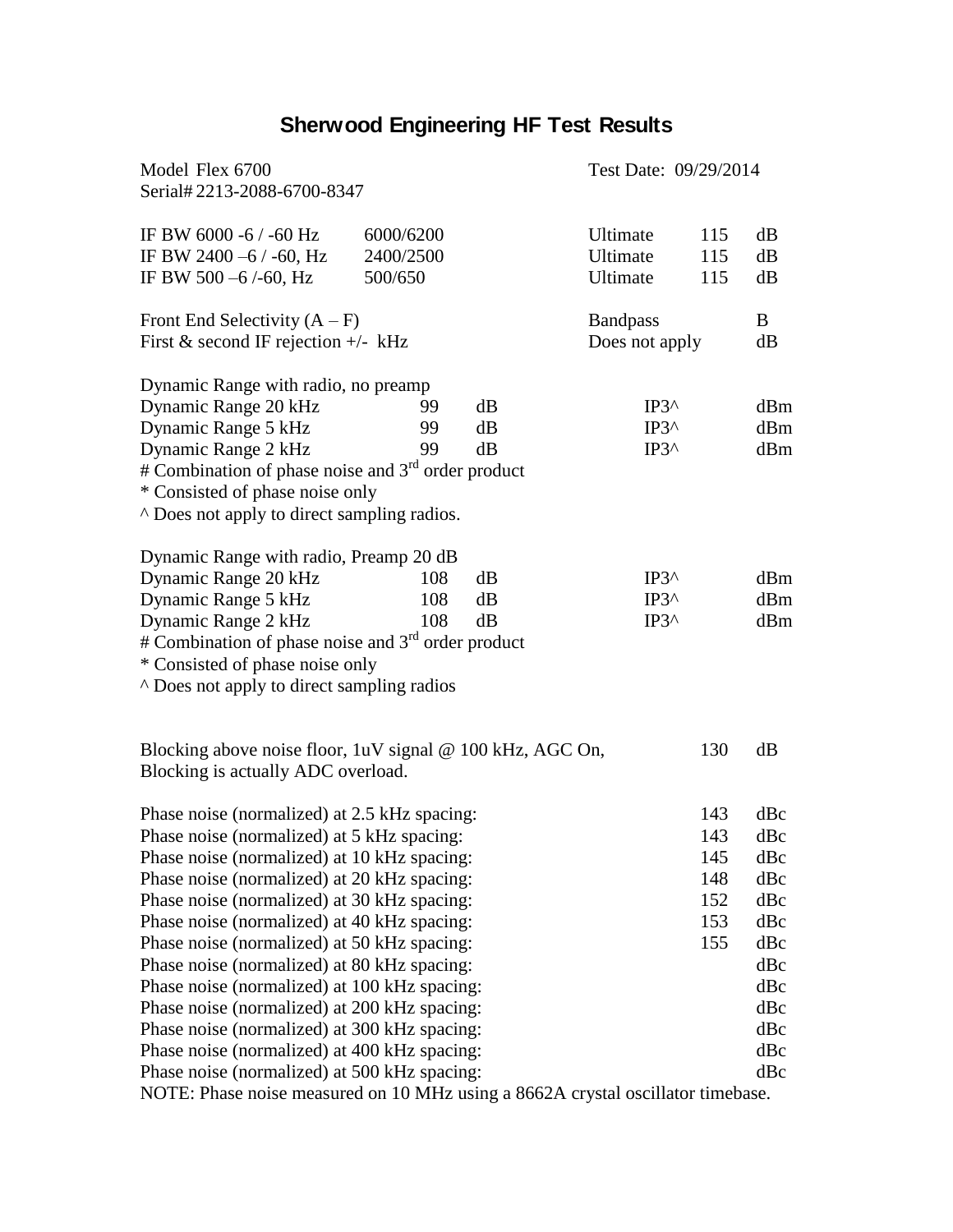| Noise floor, SSB bandwidth 14 MHz, no preamp                        | $-111$ | dBm |  |  |
|---------------------------------------------------------------------|--------|-----|--|--|
| Noise floor, SSB bandwidth 14 MHz, Preamp 1 On                      | $-118$ | dBm |  |  |
| Noise floor, SSB bandwidth 14 MHz, Preamp 2 On<br>$-128$            |        |     |  |  |
| Sensitivity SSB at 14 MHz, no preamp                                | 2.0    | uV  |  |  |
| Sensitivity SSB at 14 MHz, Preamp 1 On                              | 0.8    | uV  |  |  |
| Sensitivity SSB at 14 MHz, Preamp 2 On                              | 0.25   | uV  |  |  |
| Noise floor, 500 Hz, 14.2 MHz, no preamp                            | $-118$ | dBm |  |  |
| Noise floor, 500 Hz, 14.2 MHz, Preamp 1 On                          | $-126$ | dBm |  |  |
| Noise floor, 500 Hz, 14.2 MHz, Preamp 2 On<br>$-135$                |        |     |  |  |
| Noise floor, SSB, 50.125 MHz, no preamp                             |        | dBm |  |  |
| Noise floor, SSB, 50.125 MHz, Preamp 1                              |        | dBm |  |  |
| Noise floor, SSB, 50.125 MHz, Preamp 2                              |        |     |  |  |
| Sensitivity, SSB, 50.125 MHz, no preamp                             |        | uV  |  |  |
| Sensitivity, SSB, 50.125 MHz, Preamp 1                              |        | uV  |  |  |
| Sensitivity, SSB, 50.125 MHz, Preamp 2                              |        | uV  |  |  |
| Noise floor, 500 Hz, 50.125 MHz, no preamp                          |        | dBm |  |  |
| Noise floor, 500 Hz, 50.125 MHz, Preamp 1 On                        |        | dBm |  |  |
| Noise floor, 500 Hz, 50.125 MHz, Preamp 2 On                        |        | dBm |  |  |
| Signal for S9, no preamp                                            | 50     | uV  |  |  |
| Signal for S9, Preamp 1                                             | 50     | uV  |  |  |
| Signal for S9, Preamp 2                                             | 50     | uV  |  |  |
| Gain of $preamp(s)$                                                 |        |     |  |  |
| Preamp 1                                                            | 10     | dB  |  |  |
| Preamp 2                                                            | 20     | dB  |  |  |
| AGC threshold at 3 dB, no preamp<br>Any value can be set with AGC-T |        | uV  |  |  |
| AGC threshold at 3 dB, Preamp 1 On                                  |        | uV  |  |  |
| AGC threshold at 3 dB, Preamp 2 On                                  |        | uV  |  |  |
|                                                                     |        |     |  |  |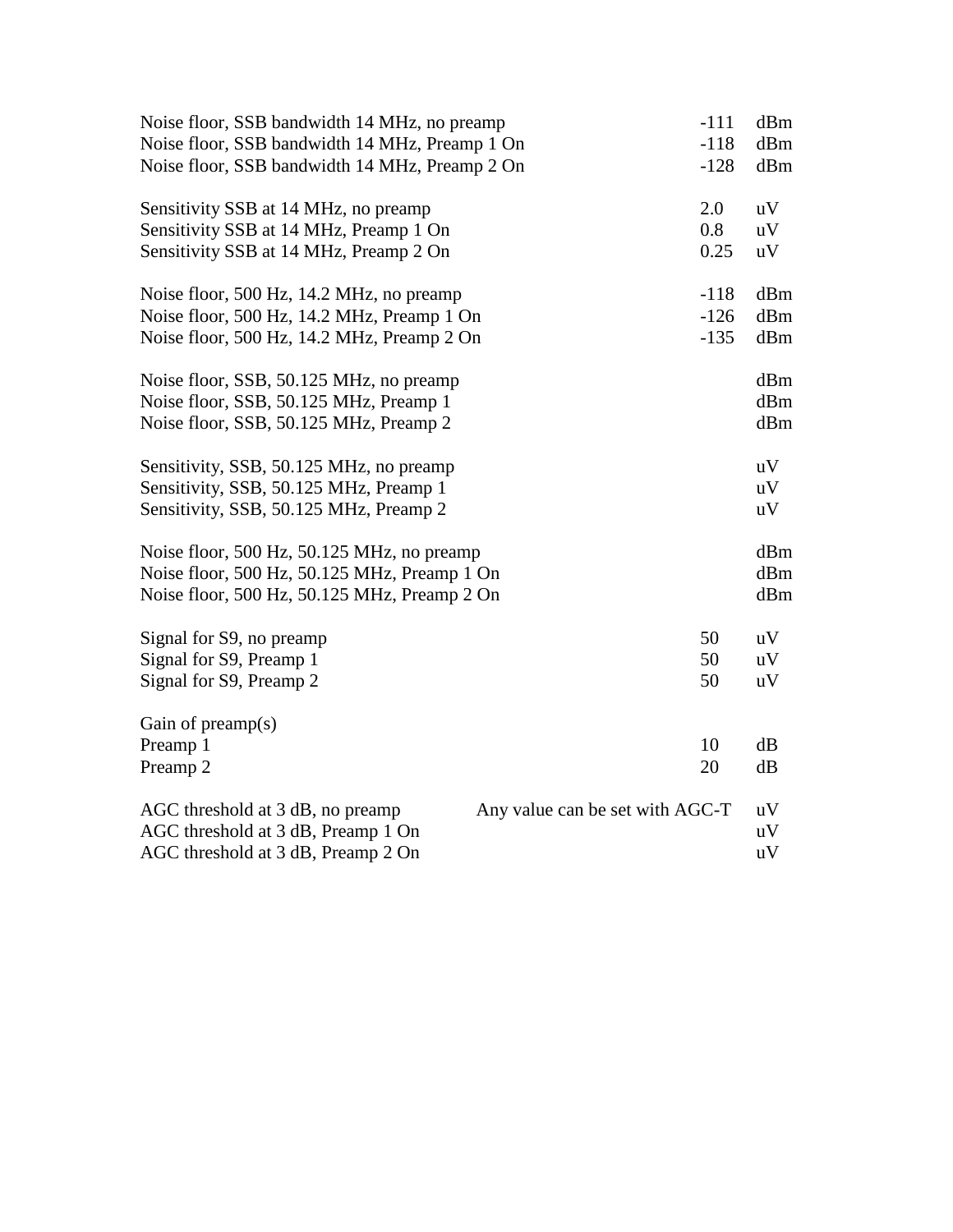Notes:

This 6700 was updated by Flex with the change in the 1-volt power supply and the cooling improvement for the FPGA.

CQWW 160 meter CW contest in January 2014 was operated exclusively with a 6700 for over 16 hour of on-air time. A Flex Control was used for tuning, and logging was done with N1MM. Two computers were used since at that time the "return focus" feature had not been implemented in software for N1MM.

The 6700 drove an Alpha 89 with PIN diode T/R switching for QSK.

Most of the contest was run with a bandwidth filter setting between 200 and 150 Hz, using S&P mode, and with a typical bandscope span of 20 kHz. With this span, the bandscope resolution was on the order of 15 Hz. This made it possible to see signals that were too weak to copy. If a signal was approximately 5 dB above band noise, there was no point in trying to copy the signal. If the signal was approximately 10 dB above band noise, I could work the station. Working stations this weak generally applied to operation after sunrise or before sunset.

Receive audio was very clean with low fatigue. An external 8-watt amplifier was used to drive an Icom SP-20 speaker, with phones plugged into the headphone jack of the speaker.

The AGC-T (AGC threshold) was carefully set, depending on time of day, so band noise was about 6 dB below the threshold. This kept band noise from being as loud as a weak signal.

No preamp was used on 160 meters, and the strongest signals observed were around S9 +40 dB. Since A/D overload is in excess of combined signals with a PEP level of S9 +70 dB, the radio was never stressed.

I plan to run the 6700 again during the 2014/2015 160 meter CW contest season using a single Windows 7 PC, now that focus will no longer be an issue with N1MM.

The user should note that even though the dynamic range values (DR3) are higher with the preamp set to 20 dB, this should not be taken to imply that is how the radio should generally be run. Assuming one's transmit antenna is being used for reception, and not a Beverage or similar negative gain antenna, the need for a preamp would generally only come into play on 17 meters and above at a quiet rural location.

Tests with three tones were done to see if external dither affected measurements of thirdorder dynamic range. A third signal of equal strength to the two normal test signals at random spacing did reduce the third-order product a few dB, but it added at least four additional distortion products equal to or greater than the original third-order products.